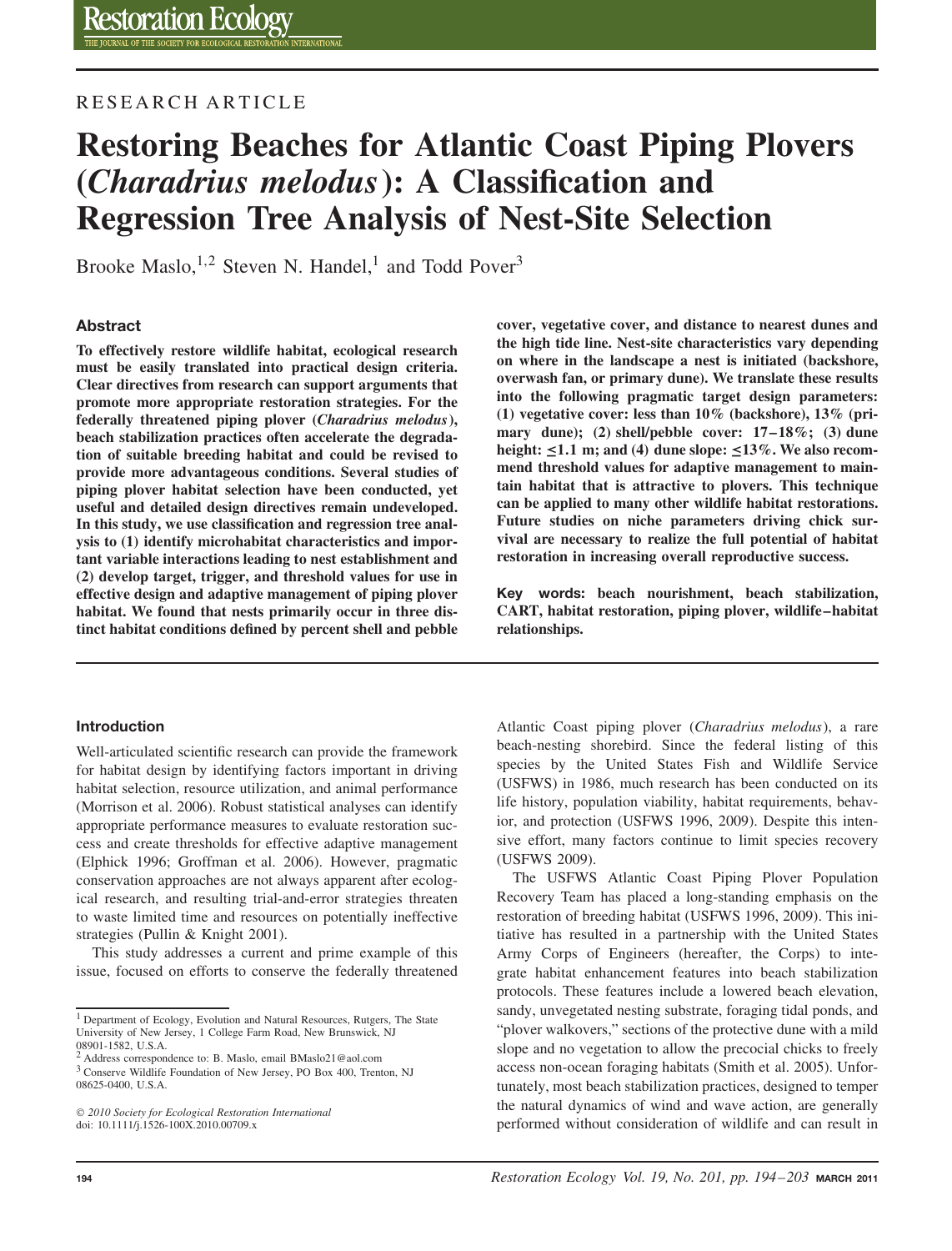no advantage, or even adverse impacts, to beach-nesting birds (Greene 2002; Defeo et al. 2009).

A technical literature assists practitioners in creating suitable piping plover nesting habitat, indicating that the niche requirements of both inland and coastal piping plovers are similar and can be used to make general statements about nesting habitat (Burger 1987; Prindiville-Gaines & Ryan 1988; MacIvor 1990; Patterson et al. 1991; Powell & Cuthbert 1991; Flemming et al. 1992; Espie et al. 1996; Cohen et al. 2008). The data, however, present several ambiguities and fall short of successful translation into practical restoration design (Lindenmayer & Hobbs 2007). First, the habitat characteristics that have been reported typically show means with large standard deviations, indicating high variability. Second, results often varied significantly between study sites, across years, and across studies. In some cases, habitat characteristics have been quantified using different metrics. For example, amount of vegetation has been reported as percent cover within 1 m of nest, percent cover of surrounding habitat, or # of shoots. Lack of uniformity in methodology may obscure the forces that ultimately drive a desired response (in this case, nest establishment). These studies have led to the use of vague qualifiers such as "sparse" and "low" when describing the vegetative cover or dune height, respectively, of breeding beaches (Haig & Elliott-Smith 2004). Third, habitat variables were presented individually (i.e. shell cover only), but identifying interactions between nest-site characteristics (i.e. shell cover  $+$  distance to the nearest dune) may provide more successful recommendations. For example, nests located on dunes are likely to have more vegetative cover than nests on the backshore (Patterson 1988; MacIvor 1990). Also, plovers may choose to nest in more vegetation when shell cover drops below a certain threshold.

Finally, beaches are continually impacted by anthropogenic factors, and as a result are becoming less diverse and poorer in habitat quality on a regional scale (Brown & McLachlan 2002; Defeo et al. 2009). Identification of both target restoration values and performance thresholds for maintaining suitable habitat on human-impacted beaches may be critical to the persistence of piping plovers and other beach-nesting species.

Meeting the challenge of designing a nesting habitat with a diversity of acceptable microhabitats proves to be an arduous task. More robust statistical analyses may help to refine rudimentary data collection, better explain variation as it pertains to habitat selection, and improve the interpretation of results for cogent application to restoration practice. In this paper, we use classification and regression trees (CART) to perform a statistically robust and easily interpretable analysis on multiple habitat characteristics associated with piping plover nest-site selection. CART is a powerful statistical tool that can advance ecological studies by handling large datasets with several explanatory variables (De'Ath & Fabricius 2000; Kintsch & Urban 2002; Bourg et al. 2005). Benefits of CART include no prior variable selection requirement, a resiliency to missing data, and the flexibility in include combinations of both categorical and continuous data (Guisan & Zimmerman 2000, Feldesman 2002). Most importantly, CART exposes hierarchical relationships and interactions among predictor variables, which may be very useful when designing habitat restorations (Kelly et al. 2007). Based on the CART results, we determine both important microhabitat characteristics as well as the interactions of variable values leading to nest establishment. In addition, we develop performance measures and thresholds for use in effective adaptive management of restored piping plover habitat.

## **Methods**

## **Study Area**

We collected data on piping plover nests at 19 breeding beaches in New Jersey, United States, from 2006 to 2008. Sites consisted of three main geomorphic types—mainland, barrier, and inlet beaches—and displayed wide ranges in beach width, dune characteristics, and degree of human development (Table 1).

## **Data Collection**

During each breeding season, we surveyed former and potential piping plover breeding beaches for nests. Upon nest discovery, we recorded the geomorphology of the site and photographed the microhabitat within an approximately  $2 \times 2$  m<sup>2</sup>, plot with the nest in the center. Four photographs  $(1,260 \times$ 980 resolution) were taken from the edge of the plot at a height of approximately 1.5 m, with one quadrat representing each of the four  $1 \text{ m}^2$  quadrants around the nest. We collected approximately 60 g of the surficial substrate within the area. We then measured the distance from the nest to the nearest dune and to the high tide line using a laser rangefinder  $(\pm 0.9 \text{ m} \text{ accuracy})$ and recorded the presence or absence of an accessible nonocean foraging habitat. These alternative foraging locations included bay shores, tidal ponds, and other moist substrates within 1 km from the nest (Patterson 1988; Loegering 1992; Melvin et al. 1994). Finally, we measured the height and slope of the nearest dune using the Emery Rod Method (1961). Nesting plovers were minimally disturbed for less than 10 minutes during data collection; in all cases, the attending adult returned to the nest within 5 minutes. In addition to nests, we collected data on habitat characteristics of randomly selected locations, chosen from a sampling area bounded by the high tide line and the seaward limit of the secondary dune (or anthropogenic feature, if encountered first) and extending 100 m north of the northernmost nest and 100 m south of the southernmost nest within each nesting cluster. Over the 3-year study period, we observed 171 first nests and 30 renests. To avoid potential pseudoreplication, we eliminated the renests from our analysis.

## **Data Preparation**

Using Adobe Photoshop CS2 (Adobe® 2005, Adobe, San Jose, CA, U.S.A.), we prepared the photographs for analysis by merging the four quadrats for each nest and random location and then overlaying onto this new image a 100-square digital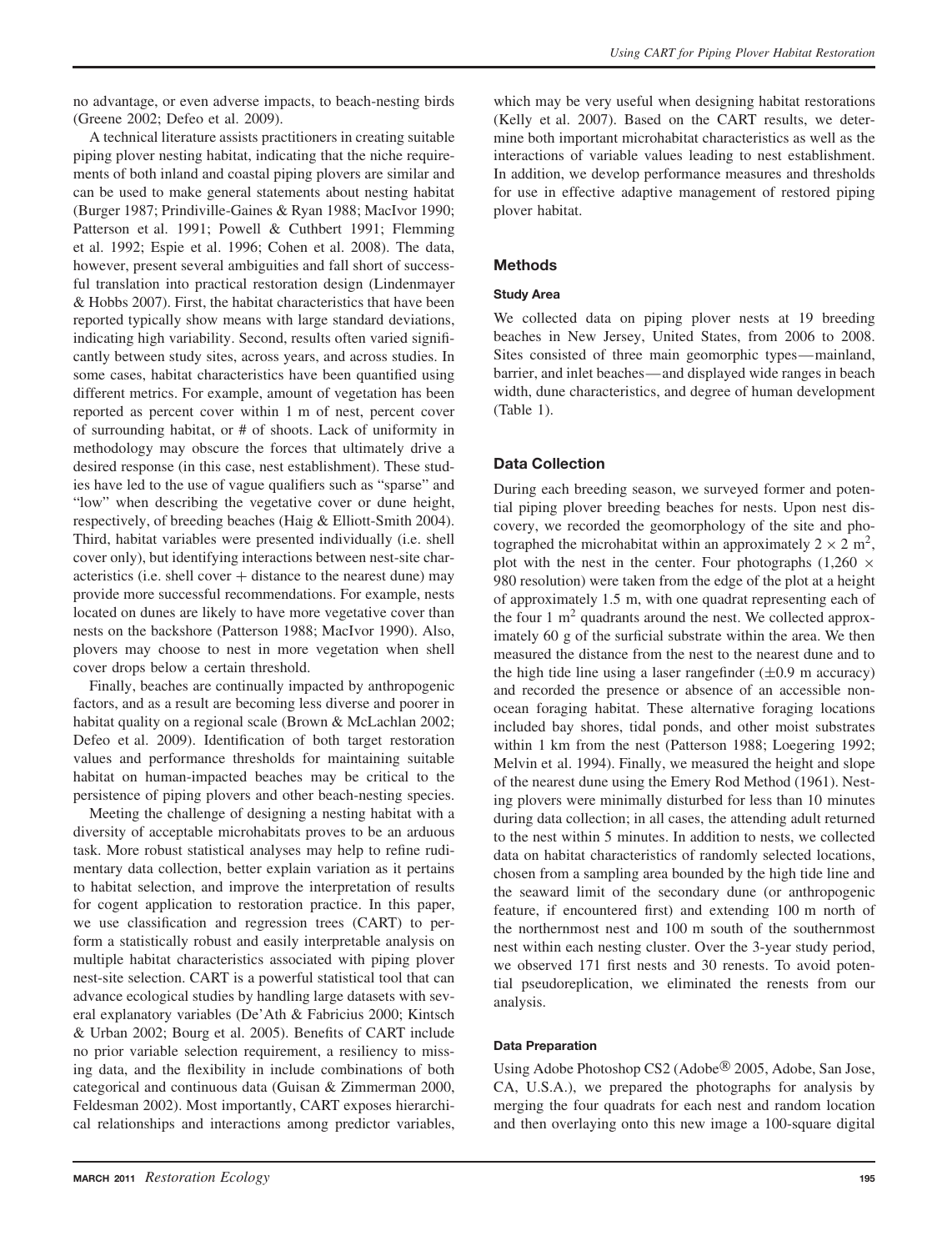| <b>Table 1.</b> General characteristics of New Jersey piping plover breeding beaches. |  |
|---------------------------------------------------------------------------------------|--|
|---------------------------------------------------------------------------------------|--|

| <i>Site</i>                       | Latitude $(N)$ | Longitude (W) | Geomorphology <sup>a</sup>        | Beach Width <sup>b</sup> | Degree of Development <sup>c</sup> |
|-----------------------------------|----------------|---------------|-----------------------------------|--------------------------|------------------------------------|
| Sandy Hook                        | 40 27 45.66    | 73 59 28.98   | Barrier spit                      | Wide                     | Low                                |
| Sea Bright                        | 40 22 51.60    | 73 58 19.56   | Mainland                          | Narrow                   | High                               |
| Monmouth Beach                    | 40 20 26.46    | 73 58 24.00   | Mainland                          | Narrow                   | High                               |
| 7 Presidents Park                 | 40 18 59.76    | 73 58.35.40   | Mainland                          | Narrow                   | Moderate                           |
| Wreck Pond                        | 40 08.16.68    | 74 01 35.10   | Mainland                          | Narrow                   | Moderate                           |
| National Guard Training Center    | 40 07 17.64    | 74 01 51.00   | Mainland                          | Narrow                   | Low                                |
| Barnegat Light                    | 39 45 15.78    | 74 06 04.56   | Barrier island/inlet <sup>d</sup> | Narrow to moderate       | Low                                |
| Holgate                           | 39 30 07.74    | 74 17.51.84   | Barrier island/inlet              | Moderate to wide         | None                               |
| Little Beach                      | 39 28 28.50    | 74 18 58.80   | Barrier island/inlet              | Wide                     | None                               |
| North Brigantine Natural Area     | 39 25 49.62    | 74 20 15.24   | Barrier island/inlet              | Moderate to wide         | None                               |
| Ocean City                        | 39 15 48.12    | 74 35 30.06   | Barrier island                    | Moderate                 | High                               |
| Corson's Inlet State Park         | 39 12 32.76    | 74 38 49.50   | Inlet                             | Moderate                 | None                               |
| Strathmere                        | 39 12 08:34    | 74 39 05.22   | Inlet                             | Moderate                 | High                               |
| Avalon                            | 39 04 50.34    | 74 43 52.02   | Barrier island                    | Moderate                 | Moderate                           |
| Stone Harbor Point                | 39 01 47.58    | 74 46 36.78   | Inlet                             | Wide                     | None                               |
| North Wildwood                    | 39 00 20.64    | 74 47 18.54   | Barrier island                    | Moderate                 | High                               |
| Cape May National Wildlife Refuge | 38 56 57.96    | 74 51 24.00   | Barrier island                    | Narrow                   | Low                                |
| Poverty Beach                     | 38 56 16.80    | 74 53 29.70   | Barrier spit                      | Moderate                 | High                               |
| Cape May Point State Park         | 38 55 53.16    | 74 56 54.18   | Mainland                          | Moderate                 | Low                                |

*<sup>a</sup>* Davis and Fitzgerald (2004).

*b* Beach width: narrow = less than 80 m, moderate = 81–150 m, wide = greater than 150 m. *c* Degree of development describes the level of human infrastructure behind the beach.

*<sup>d</sup>* Beach was classified as an inlet beach if nesting habitat was within 1.6 km of the inlet shoreline (Kisiel 2008).

grid. From the edited images, we visually estimated the percent cover of vegetation, shells, and pebbles (4–65 mm) on the grid, and recorded the presence/absence of driftwood. We ran the substrate samples through a 2-mm sieve to determine the percent composition of sand  $(\leq 2$  mm) and gravel ( $> 2$  mm).

We grouped nests and random points by habitat (beach, dune, etc.) and performed one-way analyses of variance (ANOVAs) and Tukey's pairwise comparisons to determine whether nest-site characteristics differed significantly among habitats.

#### **CART Analysis**

We used CART ProV6.0 software (Salford Systems<sup>©</sup>, San Diego, CA, U.S.A.) to create a decision tree that modeled

nest-site selection for piping plovers in New Jersey. Ecological applications of CART primarily include predictions of species occurrence within a landscape. In this study, we use CART as a design tool to create habitat that is attractive to nesting piping plovers. Using a series of dichotomous classifiers, CART attempts to split a response class (e.g. nest presence or absence) into homogenous groups using combinations of the fewest explanatory variables (Brieman et al. 1984). We first created an exploratory tree using all explanatory variables including year to determine whether characteristics associated with selection of nest sites varied across years. As the resultant tree did not include year as an important classifier, we removed it from subsequent analyses. We then performed an additional CART analysis using the remaining 12 explanatory variables (Table 2). We grew a series of trees using the Gini Index

**Table 2.** Habitat characteristics included in piping plover classification and regression tree analysis.

| Variable                       | Description                                                                                                                    |  |  |  |
|--------------------------------|--------------------------------------------------------------------------------------------------------------------------------|--|--|--|
| $Geography^*$                  | Mainland beach, barrier beach, inlet beach                                                                                     |  |  |  |
| Distance to nearest dune       | Distance (in meters) from nest to the nearest point on dune line                                                               |  |  |  |
| Dune height                    | Height (in meters) of the apex of the nearest dune to its seaward toe                                                          |  |  |  |
| Dune slope                     | Ratio of the change in height to the change in horizontal distance from the apex of the dune<br>to the seaward toe of the dune |  |  |  |
| Distance to high tide line     | Distance (in meters) from nest to the nearest point on the line indicating the wet/dry interface                               |  |  |  |
| Non-ocean foraging habitat     | 0 (absent within 1 km of the nest), 1 (present within 1 km of the nest)                                                        |  |  |  |
| Vegetation percent cover       | Percentage of the 1-m radius surrounding the nest covered by vegetation                                                        |  |  |  |
| Shell percent cover            | Percentage of the 1-m radius surrounding the nest covered by shells or shell fragments                                         |  |  |  |
| Pebble percent cover           | Percentage of the 1-m radius surrounding the nest covered by pebbles $(4-65$ mm)                                               |  |  |  |
| Driftwood $(>15$ cm in length) | $0$ (absent), 1 (present)                                                                                                      |  |  |  |
| Substrate composition          | Percent by weight of gravel $(>2$ mm) within the surficial substrate                                                           |  |  |  |

∗ Davis and Fitzgerald (2004).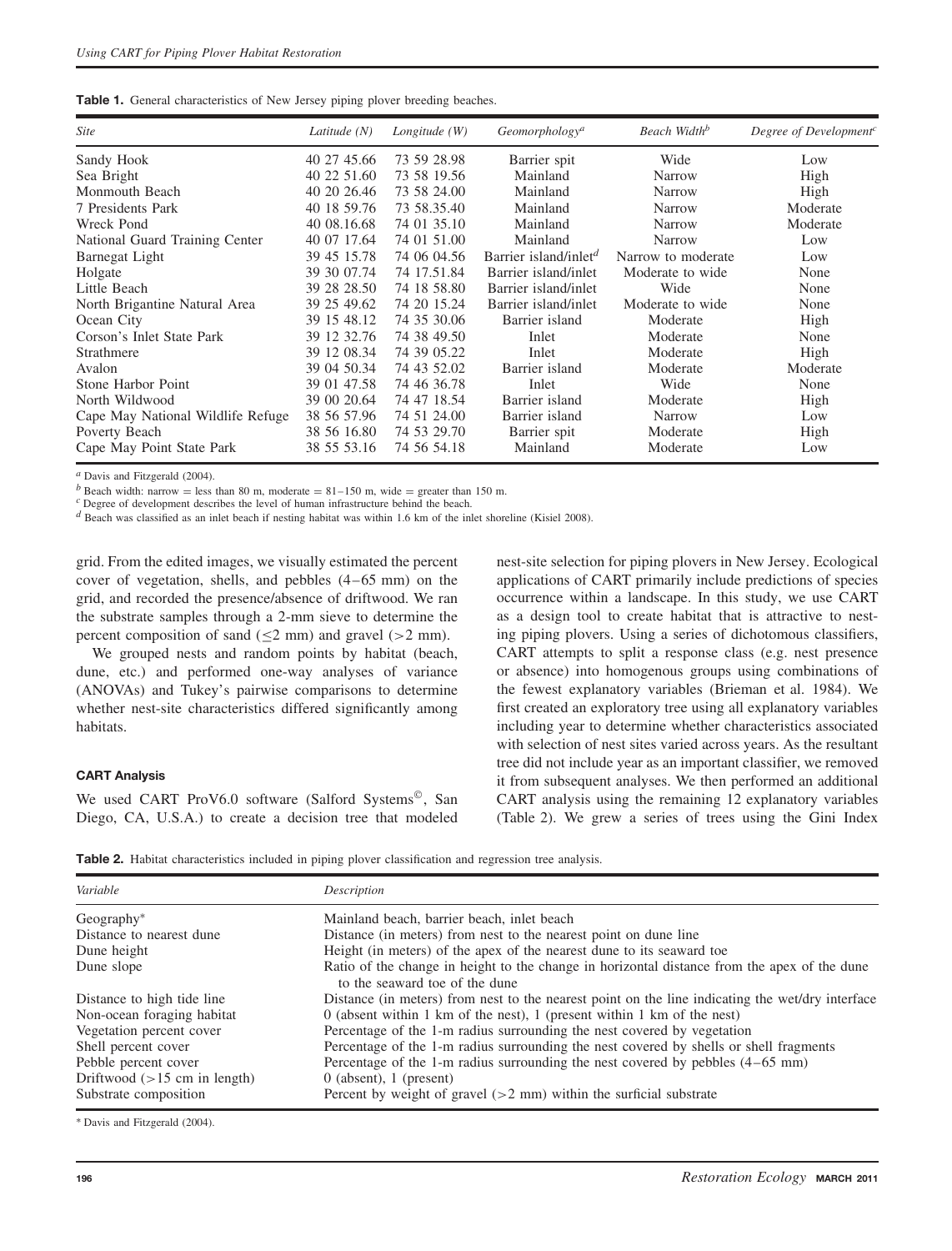impurity measure splitting criterion and constrained the output to include a minimum of 10 nests/random points in each terminal node. We performed a 10-fold cross validation and used the minimum cross-validation error rule to accurately predict the error estimate of each tree, which is quantified in terms of its misclassification rate. We selected the tree with the lowest misclassification rate as the optimal tree (Brieman et al. 1984; Bourg et al. 2005). We then calculated the variable importance, which can be defined as the role each variable plays in serving as a surrogate to the primary splitter of the best tree (Brieman et al. 1984). The variable importance is calculated by summing the changes in impurity for each node within the optimal tree and normalizing the result into a score of 0–100.

#### **Results**

#### **Distribution of Nests in New Jersey**

The nests were nearly evenly distributed between beach types, with slightly more nests occurring on inlet beaches (Fig. 1). In general, nests were initiated on the backshore of the beach within 25 m of the primary dune, in areas with 10% or less vegetative cover, moderate shell cover, and no pebbles or driftwood. Heights and slopes of the nearest dunes typically remained under 2 m and 20%, respectively. Distance to the high tide line was variable, and nests were split nearly evenly between sites with and without a non-ocean foraging habitat. Substrate composition was primarily pure sand; however, 29%  $(n = 50)$  of nests were initiated in  $1-51\%$  gravel.

Surficial nest-site characteristics, dune height, and dune slope varied depending on the habitat in which the nest was initiated. For example, 81% of all nests sampled occurred in shell cover of 0–20%; however, mean shell cover is significantly greater on overwash fans  $(19.5 \pm 2.1)$  than on the beach backshore  $(8.5 \pm 1.6)$  or primary dunes  $(6.1 \pm 1.9)$   $(F = 8.4,$  $df = 3$ ,  $p < 0.0001$ ). In addition, pebbles were only observed on the beach backshore and in areas with little or no shell cover. Where pebbles were present, they occurred at an average percent cover of  $15 \pm 13$ . Percent vegetative cover also differed between habitats  $(F = 15.2, df = 3, p < 0.001)$ , with an average percent cover of  $12.9 \pm 1.4$  on dunes and  $2 \pm 6\%$  on the remaining terrain. Finally, the average height and slope of dunes on which nests were constructed were significantly lower than dunes within the surrounding landscape ( $F = 7.0$ ,  $df = 3$ ,  $p = 0.0002$ ;  $F = 3.2$ ,  $df = 3$ ,  $p =$ 0*.*0258, respectively). Dunes on which nests occurred averaged  $1.0 \pm 0.1$  m in height and  $13.4 \pm 1.7\%$  in slope, whereas dunes surrounding all other nests averaged  $1.6 \pm 1.2$  m and  $18 \pm 13\%$ , respectively. No nests occurred on dunes greater than 3.1 m in height or 50% slope.

#### **Classification and Regression Tree Results**

The cross-validated CART analysis combined the nest data with the 373 random locations sampled and specified a tree with nine terminal nodes and a misclassification rate of 0.290

as the best (Fig. 2). This tree correctly classified 89 and 88% of actual nests and random locations, respectively, and grouped 68% of all nests into one terminal node. CART identified 5 of the 12 potential explanatory variables as making significant contributions to predicting nest establishment for piping plovers. In order of importance these are—percent shell cover, percent vegetative cover, distance to the nearest dune, percent pebble cover, and distance to the high tide line (Fig. 2). These variables represented the primary splitters in classifying the data into homogenous groups (Fig. 2).

Nests primarily fell into three groups, each with varying combinations of habitat conditions. One hundred seventeen of the 171 total nests sampled (68%) were found in areas with shells,  $\leq 33.5\%$  vegetative cover, relatively close to dunes (≤77*.*5 m), and greater than 9.5 m from the high tide line. Random locations separated into six homogenous groups, with two terminal nodes accounting for 266 (71%) of the total random locations observed (Fig. 2). One hundred forty-three random locations (38%) occurred in areas with no shells, no pebbles, and no vegetation (pure sand), whereas 123 (33%) occurred in areas with no shells, no pebbles, and greater than 15.2% vegetative cover. All terminal nodes classified as containing random locations reported misclassification rates of 10.0% or less; one of these six terminal nodes was 100% pure (no misclassified samples). These results indicate that the CART analysis succeeded in describing microhabitats that are mostly avoided by nesting plovers.

## **Discussion**

Because of the severe anthropogenic stressors placed on the beach environment and their negative impacts to beach-nesting birds, restoration and maintenance of suitable breeding habitat is critical to conservation of these imperiled species. Restoration designers must be informed of useful ranges of nest-site parameters, such as surficial characteristics, dune slopes and heights, and vegetative cover to create a mosaic habitat composed of diverse microsites that will support species' persistence. Our analysis provides practical ecological guidelines for both habitat manipulations and adaptive management plans applicable to human-impacted breeding habitat for Atlantic Coast piping plovers. Table 3 lists restoration target, trigger, and threshold values for important breeding ground habitat features identified by the analyses in this study. Mean values listed in former studies for percent vegetative, shell, and pebble cover fall within our target ranges, and the distance to the nearest dunes are predominantly congruous, differing in some cases by only a few meters (Burger 1987; Prindiville-Gaines & Ryan 1988; MacIvor 1990; Patterson et al. 1991; Powell & Cuthbert 1991; Flemming et al. 1992; Espie et al. 1996). This result supports the finding that all piping plovers have analogous niche requirements (Haig & Elliott-Smith 2004); therefore, our recommendations can be used as a guideline when designing many piping plover breeding habitats, particularly in the mid-Atlantic states, where stabilized beaches are common. However, it is important to note that sandy beach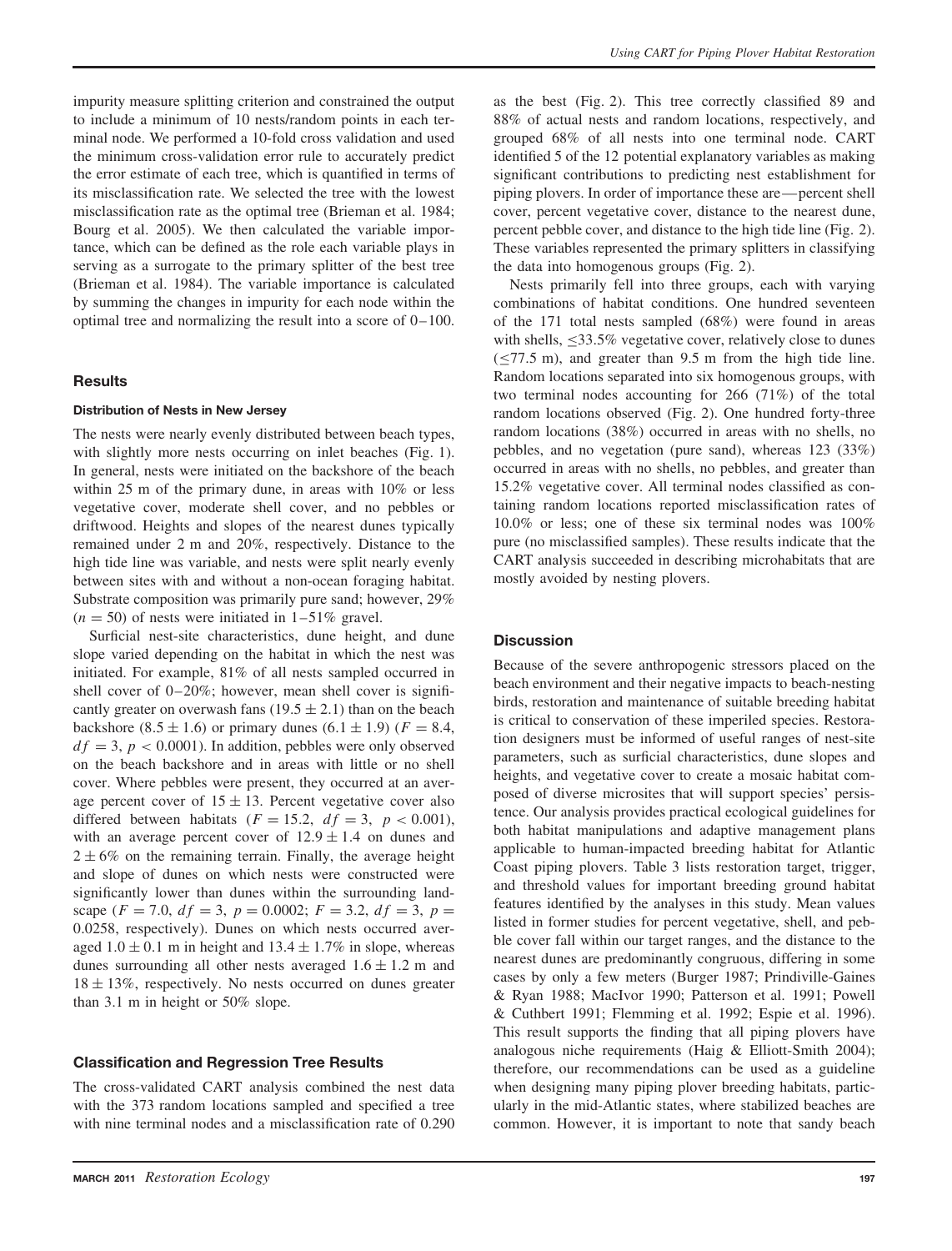

near dunes. \*Closed bars indicate nests located on primary dunes.

habitats regulated by normal coastal dynamics do exist along the Atlantic coast. In these areas, the CART approach can still be applied using more site-specific dune measurements.

The majority of nests found occurred on inlet beaches, which highlight their importance as preferred breeding habitat.

Inlet beaches in New Jersey are commonly greater than 150 m wide and undeveloped, and they attract more breeding plovers than elsewhere (Kisiel 2008). High restoration priority should be given to inlet beaches to make the most out of limited funds.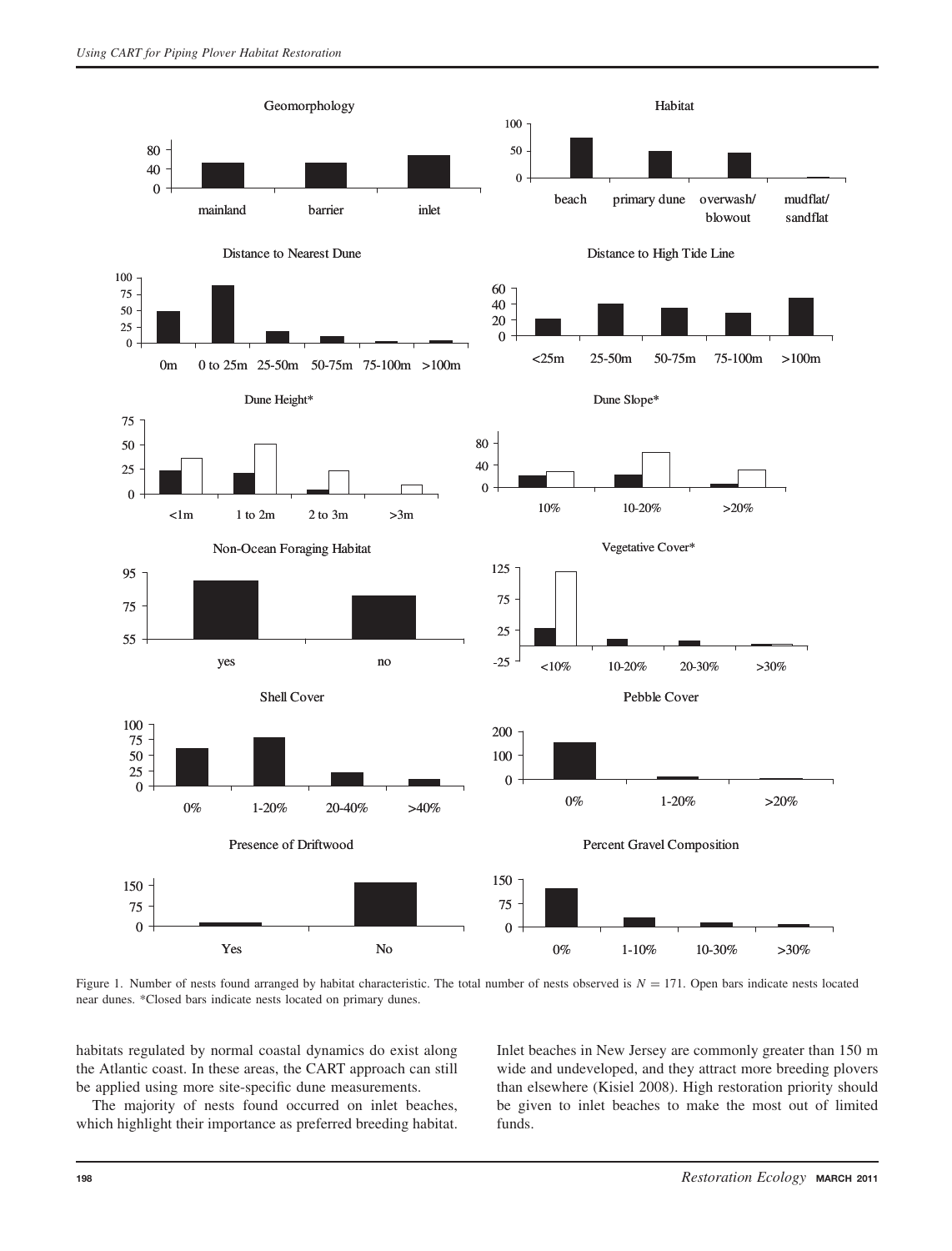

Figure 2. Cross-validated classification tree indicating the most important habitat characteristics associated with piping plover nest establishment. Rectangles illustrate the variable used to split data into more homogeneous groups. Variables are ranked based on their role as a surrogate to a primary splitter in correctly classifying the target variable (nest presence or absence). Scores are calculated by summing the changes in "impurity" of each node within the tree (Brieman et al. 1984) and are normalized to fall within a range of 0–100. Numbers below the splitting boxes show the values of the habitat variables where the split occurred. Ovals depict terminal nodes, which are labeled with the dominant class (nest = shaded oval; no nest = unshaded oval). Numbers inside the ovals indicate the number of observations contained in that terminal node; the first number specifies correctly classified observations, the second number specifies misclassified observations. Below the tree is a summary of the three habitat conditions under which piping plovers established nests.  $N = 171$  nests, 373 random locations collected from 2006 to 2009.

Most nests were initiated on the backshore of the beach within 25 m of the primary dune, and at least 9.5 m from the high tide line. The literature suggests that dune blowouts and overwash fans are the preferred habitats for nest establishment (USFWS 1996); our study supports this concept because plovers initiated nests in blowouts if this habitat was present. These formations occur as a result of both water and wind action overtopping dunes and creating a minimally vegetated

sandy substrate landward of the foredune (Davis & Fitzgerald 2004). Plovers are attracted to these habitats because they offer flat, often mottled, topographies that are sheltered from spring and storm tides (Kumer 2004; Cohen et al. 2009). Highly stabilized beaches do not permit such dynamic habitat features to exist, except in rare cases of severe storms. Current Corps design regulations promote the construction of an elevated backshore (landward portion of the beach from the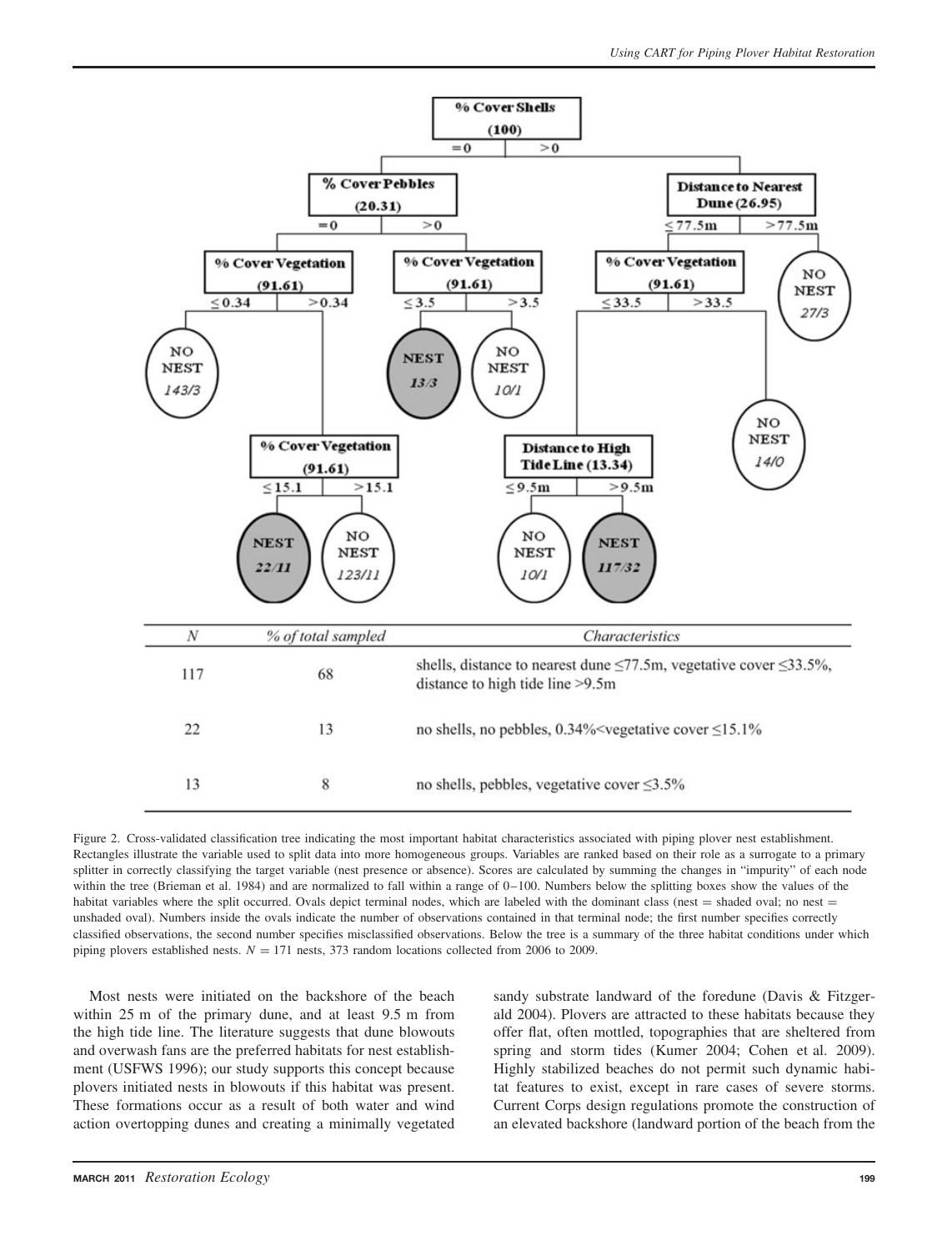|  |  |  |  |  |  |  |  |  | <b>Table 3.</b> Target, trigger, and threshold values for important habitat characteristics. <sup>*</sup> |  |
|--|--|--|--|--|--|--|--|--|-----------------------------------------------------------------------------------------------------------|--|
|--|--|--|--|--|--|--|--|--|-----------------------------------------------------------------------------------------------------------|--|

| Characteristic             | Target                             | <b>Trigger</b>   | Threshold                     |
|----------------------------|------------------------------------|------------------|-------------------------------|
| Habitat                    | Overwash fans and<br>dune blowouts | N/A              | N/A                           |
| Vegetative cover           |                                    |                  |                               |
| Backshore                  | Less than $10\%$                   | 17%              | Greater than $33.5\%$         |
| Primary dune               | 13%                                | 22%              | Greater than 33.5%            |
| Shell cover                |                                    |                  |                               |
| Backshore                  | $17 - 18\%$                        | N/A              | Pure sand                     |
| Primary dune               | N/A                                | N/A              | N/A                           |
| Pebble cover               |                                    |                  |                               |
| <b>Backshore</b>           | $17 - 18\%$                        | N/A              | Pure sand                     |
| Primary dune               | N/A                                | N/A              | N/A                           |
| Distance to high tide line | Site dependent                     |                  | Less than 9.5 m from the high |
|                            |                                    |                  | tide line to toe of dune      |
| Distance to nearest dune   | $<$ 25 m                           | N/A              | N/A                           |
| Dune height                | $\leq 1.1$ m                       | 1.6 <sub>m</sub> | $2.0 \text{ m}$               |
| Dune slope                 | $\leq$ 13%                         | 17%              | 20%                           |

∗ Target: goal set for restoration project.

Trigger: value signaling action is required to maintain suitable conditions (set at 50% of the threshold) value.

Threshold: value after which the habitat comes unsuitable.

high-water line to the base of the dunes) to prevent water from reaching the protective dune. The high elevation also prevents seasonal overwash to the backshore habitats, which allows vegetation to become established at densities that make the habitat unsuitable for beach-nesting birds and create a refuge for mammalian predators. Restoring these landforms, either artificially or by reestablishing normal dynamics, should be a leading restoration initiative. Nourishment designers can draft a lowered berm, preventing the development of a vertical erosional scarp between the intertidal zone and the backshore, and allowing chicks to access seaward foraging areas (Crain et al. 1995; Nordstrom 2008). Also, dredge spoils placed on the backshore should be carefully chosen to minimize the deposition of silts and clays, or the seeds and rhizomes of vegetation not indigenous to beach habitats (Nordstrom 2000, 2005). Fine sediments and alien plants will lower site accessibility, which may force birds to compete for better microsites elsewhere.

A significant proportion of nests in our study area occurred on primary dunes, a phenomenon that has important restoration implications. Along narrow beaches or low-lying areas, nests are extremely susceptible to storm-amplified and spring tides. After a nest is flooded, adults often renest on higher ground or farther from the high tide line. However, nesting on steeper dunes with thicker vegetation carries an increased predation risk of nests or adults because the birds may not be able to see and respond to an approaching threat in time (Burger 1987; Espie et al. 1996). In addition, thicker vegetation can impede the mobility of chicks when accessing foraging habitats or running from a predator (Fraser et al. 2005; Cohen et al. 2009). Dune heights and slopes were not deemed relevant factors for nest initiation by our CART analysis, most likely because they were overshadowed by the strong effects of percent shell and vegetative cover. When plovers in this study did nest on dunes, though, they selected ones with low profiles, gentle slopes, and moderate vegetative cover. We suggest that restoration design

should accommodate all suitable microhabitat categories by creating alternative nest sites and minimizing inappropriate primary dune features. Although plovers prefer to nest on low, flat areas, the results of this study suggest that this species will place nests on dunes that are  $1-1.2$  m in height and  $10-14\%$ in slope. Therefore, we recommend keeping constructed dunes within these specifications.

If the reestablishment of natural beach dynamics becomes more common, and plovers nest on the more abundant overwash fans and dune blowouts, the risk of flooding will be reduced because nests will be located farther from the high tide line. As a result, plovers may be less likely to nest on dunes. In such cases, modifications to dune heights and slopes may not be necessary. However, large, steep, thickly vegetated dunes do impede the ability of chicks to access prime foraging areas. Non-ocean foraging habitats (bayshores, ephemeral ponds, mudflats) have been suggested as important macrohabitat selection criteria for piping plovers and can be crucial to increasing fledging success (Loegering & Fraser 1995; Elias et al. 2000). Therefore, restoration design must still include dune modifications if they are positioned between nesting and foraging areas.

The microhabitat characteristics of the area immediately surrounding the nest appear to be the most influential in determining the selection of nest sites, with qualitative limitations placed on vegetative cover. Ninety-eight percent of all nondune nests occurred in less than 10% vegetative cover; 80% of all nests on dunes occurred in less than 20% vegetative cover. Beach nourishment projects often call for dense American beach grass (*Ammophila breviligulata*) plantings of up to 25% initial cover to stabilize dunes (French 2001; NYDEC 2005), already exceeding the appropriate range. The disparity between beach stabilization protocols and beach-nesting bird niche factors clearly dictates a change in nourishment project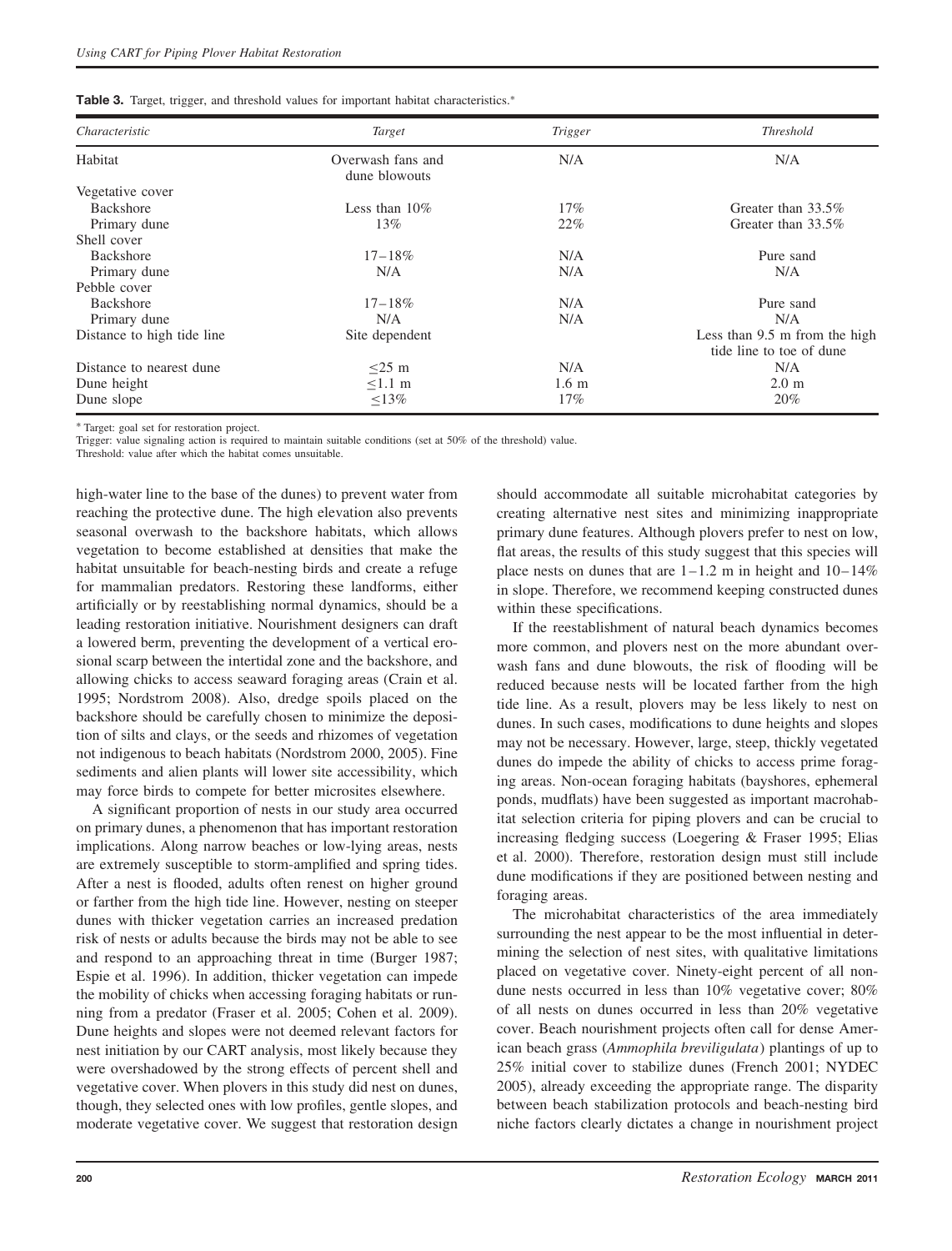design to research planting configurations that maximize dune stability while minimizing vegetation density.

Percent shell cover was the first classifier in our CART analysis and indicated no splitting value. In addition, the node containing most random locations were those with no shells, no pebbles, and no vegetation, corroborating other findings that plovers seek mottled surfaces to aid in camouflaging themselves and their eggs (Prindiville-Gaines & Ryan 1988; Cohen et al. 2008). Although it appears that the presence of shells at any coverage is attractive to nesting plovers, most nests were found in 1–20% shell cover.

The majority of nests with pebble cover or gravel (76%) were located at a site nourished in 2005. Standard Corps practices here created an elevated berm which prevented normal tidal uprush from reaching the backshore and reworking the sediments (Nordstrom 2008). The resultant pebble cover and gravel composition at this site ranged from 0 to 21% and 12–15%, respectively. In addition, the mean values for nests with only shell cover or pebble cover were similar, implying that either of these crypsis-enhancing features is acceptable to nesting plovers, if added at a similar coverage rate. Based on our data, we can confidently recommend a target value of 17–18% shell or pebble cover on the restored beach between the dunes and the high tide line.

The findings of this study can assist with the formation of practical adaptive management plans by establishing threshold values after which the habitat becomes unsuitable, and recommending trigger points that signal action required to maintain suitable habitat conditions (Table 3) (Block et al. 2001). Although most nests are established in 10% or less vegetative cover, our CART analysis revealed that under certain conditions, nests would be established in vegetative cover of up to 33.5%. Despite the few instances where plover nests occurred in greater than 33.5% vegetative cover, a threshold value can be set at this value and a trigger point recommended at 22% to effectively manage the habitat.

Although shells and gravel are common on less managed beaches due to Aeolian processes, beach-raking activities remove these surficial features. Therefore, beach-grooming activities should be eliminated, or in backshore areas where shells or gravel are lacking, they should be *added* prior to the birds' arrival on the breeding grounds. These substrate features are available from many commercial stone suppliers at low cost.

Mean values of dune measurements verified the premise that small, gently-sloping dunes are preferable to plovers (MacIvor 1990; Patterson et al. 1991). All nests occurred on dunes of  $\leq$ 2.6 m in height and  $\leq$ 27% in slope. Therefore, we suggest threshold values of 2.0 m for height and 20% for slope and trigger points of 1.6 m and 17%, respectively, in order to maintain dunes that have protective value but are still suitable nesting habitat for plovers. Monitoring studies and performance assessments can further refine restoration targets and triggers (Thom 2000; Block et al. 2001). Formally evaluated manipulations of vegetative, shell, and pebble cover in various locations along the backshore may provide direct evidence of piping plover nest-site preferences.

Recovery and persistence of this species will depend on breeding habitat restoration guidelines presented here. The approach described here may be of value for other beachnesting birds, whose species-specific nest-site requirements may be similar but not identical to piping plovers. Selection of nest-sites, however, is only one component of the habitat. Restoration practitioners must also consider the habitat characteristics that promote the survival of chicks to fledging age. New Jersey, in particular, has experienced lower reproductive success than other Atlantic Coast states, presumably due to high rates of predation and human disturbance (USFWS 2009). Therefore, making the habitat attractive to nesting plovers may not lead to increased reproductive output. Identification of the controls and resources in the habitat that leads to refuge from predators and increased plover foraging rates are critical to meeting this end (Morrison 2001; Morrison et al. 2006). For instance, predator removal efforts should be employed in beach habitats where unnaturally high densities or non-native predators exist. In addition, access to prime foraging habitat is critical to the fledging success of chicks (Loegering & Fraser 1995; Goldin & Regosin 1998; Elias et al. 2000; Maslo 2010).

Parallel to this effort in habitat design, social understanding and community rules must continue to be refined to minimize anthropogenic pressures. Human disturbance, off-road vehicles, and inappropriate beach management activities can also constrain habitat quality (Burger 1994; Melvin et al. 1994). With too many habitat constraints, any restoration effort will result in the creation of an ecological trap, attracting piping plovers to a habitat where they will experience little or no reproductive success. Additional well-designed research on all these factors can make significant additions to the design criteria of beach-nesting bird habitat identified here.

## **Implications for Practice**

- Classification and regression tree (CART) analysis is a very useful statistical tool that can assist ecologists in effectively translating research outcomes into practical design criteria for restoration and adaptive management initiatives.
- Piping plovers generally nest within one of three groups of coastal habitat conditions categorized by percent shell or pebble cover (*>*0), percent vegetative cover (varies with microsite), distance to nearest dunes (≤77*.*5 m), and distance to the high tide line (*>*9.5 m). When designing a breeding habitat, practitioners should include all possible nesting habitat types. This creates a mosaic habitat that can accommodate changes in nest-site selection if new environmental stresses occur.
- Adaptive management plans for piping plover breeding habitat should incorporate trigger points and thresholds that are generated from data collected on nest-site selection. Practitioners should create a mottled substrate, minimize vegetation, dune height, dune slope, and should allow for the creation of overwash or dune blowout habitats.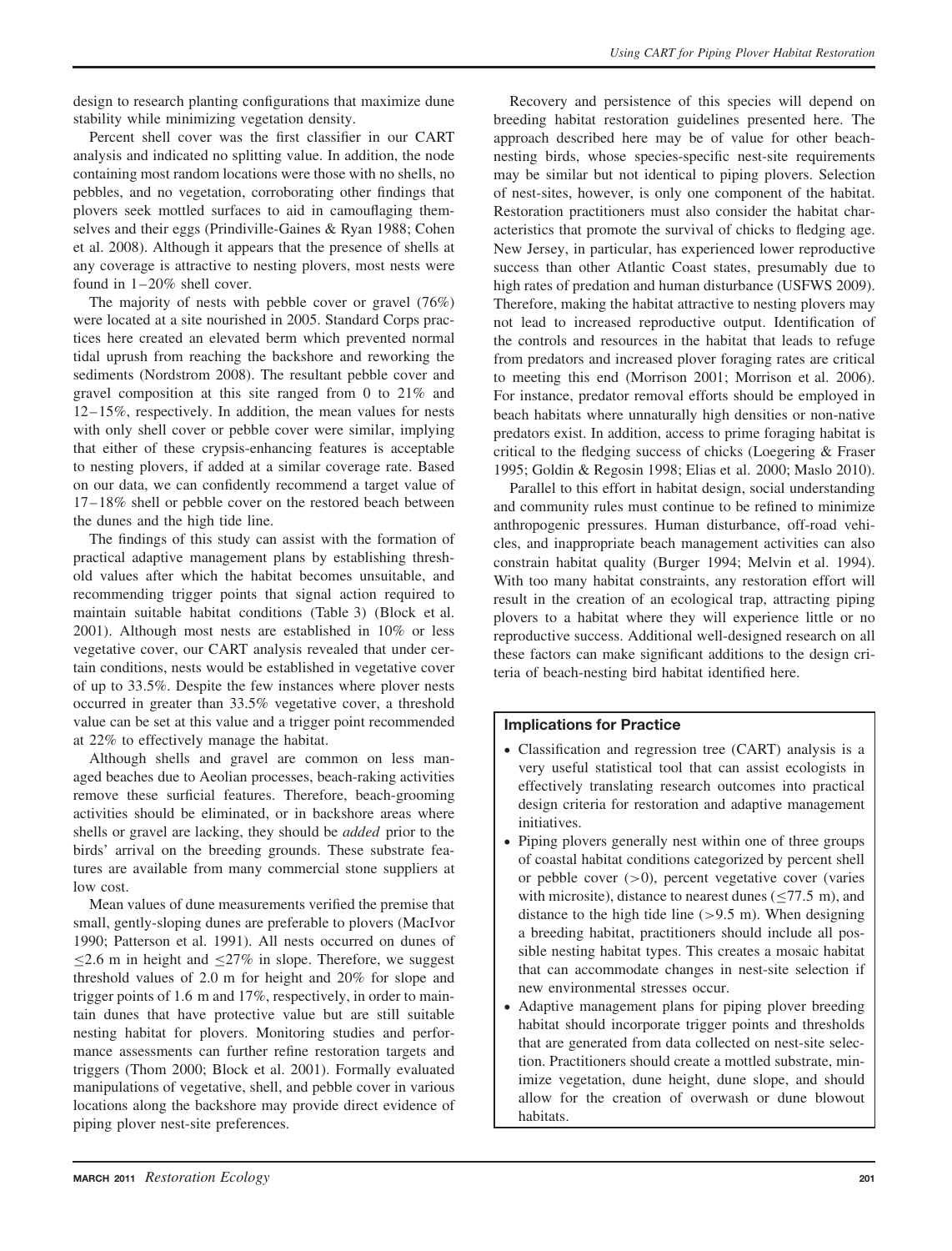#### **Acknowledgments**

We would like to thank Julie Lockwood for her valuable input to this manuscript, and Joanna Burger and Karl Nordstrom for their advice on this research. Our gratitude goes to the Rutgers University Graduate Program in Ecology and Evolution for financial support. We acknowledge the New Jersey Division of Fish and Wildlife—Endangered and Nongame Species Program for understanding the value of scientific research for endangered species conservation and for their cooperation during data collection.

## **LITERATURE CITED**

- Block, W. M., A. B. Franklin, J. P. Ward Jr, J. L.Ganey, and G. C. White. 2001. Implementation of monitoring studies to evaluate the success of ecological restoration on wildlife. Restoration Ecology **9:**293–303.
- Bourg, N. A., W. J. McShea, and D. E. Gill. 2005. Putting a CART before the search: successful habitat prediction for a rare forest herb. Ecology **86:** 2793–2804.
- Brieman, L., J. Friedman, C. J. Stone, and R. A. Olshen. 1984. Classification and regression trees. Taylor and Francis, Inc., Boca Raton, Florida.
- Brown, A.C., and A. McLachlan. 2002. Sandy shore ecosystems and the threats facing them: some predictions for the year 2025. Environmental Conservation **29**:62–77.
- Burger, J. 1987. Physical and social determinants of nest-site selection in Piping Plovers in New Jersey. Condor **89:**811–818.
- Burger, J. 1994. The effect of human disturbance on foraging behavior and habitat use in piping plover (*Charadrius melodus*). Estuaries **17:** 695–701.
- Cohen, J. B., L. M. Houghton, and J. D. Fraser. 2009. Nesting density and reproductive success of piping plovers in response to storm- and humancreated habitat changes. Wildlife Monographs **173:**1–24.
- Cohen, J. B., E. H. Wunker, and J. D. Fraser. 2008. Substrate and vegetation selection by nesting piping plovers. Wilson Journal of Ornithology **120:** 404–407.
- Crain, A. D., A. B. Bolton, and K. A. Bjorndal. 1995. Effects of beach nourishment on sea turtles: review and research initiatives. Restoration Ecology **3:**95–104.
- Davis, R. A., and D. M. Fitzgerald. 2004. Beaches and coasts. Blackwell Science Ltd., Malden, Massachusetts.
- De'ath, G., and K. E. Fabricius. 2000. Classification and regression trees: a powerful yet simple technique for ecological data analysis. Ecology **81:** 3178–3192.
- Defeo, O., A. McLachlan, D. S. Schoeman, T. A. Schlacher, J. Dugan, A. Jones, M. Lastra, and F. Scapini. 2009. Threats to sandy beach ecosystems: a review. Estuarine, Coastal and Shelf Science **81:**1–12.
- Elias, S. P., J. D. Fraser, and P. A. Buckley. 2000. Piping plover brood foraging ecology on New York barrier island ecology. Journal of Wildlife Management **64:**346–354.
- Elphick, C. S. 1996. Experimental approaches to shorebird habitat management. International Wader Studies **9:**20–28.
- Emery, K. O. 1961. A simple method of measuring beach profiles. Journal of Coastal Research **6:**90–93.
- Espie, R. H. M., R. M. Brigham, and P. C. James. 1996. Habitat selection and clutch fate of piping plovers (*Charadrius melodus*) breeding at Lake Diefenbaker, Saskatchewan. Canadian Journal of Zoology **74:** 1069–1075.
- Feldesman, M. R. 2002. Classification trees as an alternative to Linear Discriminant Analysis. American Journal of Physical Anthropology **119:** 257–275.
- Flemming, S.P., R.D. Chiasson, and P.J. Austin-Smith. 1992. Piping plover nest site selection in New Brunswick and Nova Scotia. Journal of Wildlife Management **56**:578–583.
- Fraser, J.D., S.E. Keane, and P.A. Buckley. 2005. Prenesting use of intertidal habitats by piping plovers on South Monomoy Island, Massachusetts. Journal of Wildlife Management **69**:1731–1736.
- French, P. W. 2001. Coastal defences: processes, problems, and solution. Routledge, London, United Kingdom.
- Goldin, M. R., and J. V. Regosin. 1998. Chick behavior, habitat use, and reproductive success of piping plovers at Goosewing Beach, Rhode Island. Journal of Field Ornithology **69:**228–234.
- Greene, K. 2002. Beach nourishment: a review of the biological and physical impacts. Atlantic States Marine Fisheries Commission (ASMFC) Habitat Management Series #7. Washington, D.C.
- Groffman, P. M., J. S. Baron, T. Blett, A. J. Gold, I. Goodman, L. H. Gunderson, et al. 2006. Ecological thresholds: the key to successful environmental management or an important concept with no practical application? Ecosystems **9:**1–13.
- Guisan, A., and N. E. Zimmerman. 2000. Predictive habitat distribution models in ecology. Ecological Modelling **135:**147–186.
- Haig, S. M., and E. Elliott-Smith. 2004. Piping plover. The birds of North America online. Cornell Laboratory of Ornithology, Ithaca, New York. (available from http://bna.birds.cornell.edu/BNA/account/Piping\_Plover/).
- Kelly, M., Guo, Q., Liu, D., and D. Shaari. 2007. Modeling the risk for a new invasive forest disease in the United States: an evaluation of five environmental niche models. Computers, Environment, and Urban Systems **31:**689–710.
- Kintsch, J. A., and D. L. Urban. 2002. Focal species, community representation, and physical proxies as conservation strategies: a case study in the Amphibolite Mountains, North Carolina, U.S.A. Conservation Biology **16:**936–947.
- Kisiel, C. 2008. The spatial and temporal distribution of piping plovers in New Jersey: 1987–2007. M.S. thesis. Rutgers, The State University of New Jersey, New Brunswick.
- Kumer, J. 2004. Status of the endangered piping plover, Charadrius melodus, population in the Maryland coastal bays. Pages 8.94–8.99 in C. E. Wazniak and M. R. Hall, editors. Maryland's coastal bays: ecosystem health assessment 2004. DNR-12-1202-0009. Maryland Department of Natural Resources, Tidewater Ecosystem Assessment, Annapolis, Maryland.
- D. B. Lindenmayer, and R. J. Hobbs, editors. 2007. Designing and managing landscapes for conservation: moving from perspectives to principles. Blackwell Publishing, Oxford, United Kingdom.
- Loegering, J. P. 1992. Piping plover breeding biology, foraging ecology, and behavior on Assateague Island National Seashore, Maryland. M.S. thesis. Virginia Polytechnic Institute and State University, Blacksburg.
- Loegering, J. P., and J. D. Fraser. 1995. Factors affecting piping plover chick survival in different brood-rearing habitats. Journal of Wildlife Management **59:**646–655.
- MacIvor, L. H. 1990. Population dynamics, breeding ecology, and management of piping plovers on outer Cape Cod, Massachusetts. M.S. thesis. University of Massachusetts, Amherst.
- Maslo, B. 2010. Evidence-based recommendations for Atlantic Coast piping plover (*Charadrius melodus*) conservation and habitat restoration. Ph.D. Dissertation. Rutgers, The State University of New Jersey, New Brunswick.
- Melvin, S. M., Hecht, A., and C. R. Griffin. 1994. Piping plover mortalities caused by off-road vehicles. Wildlife Society Bulletin **22:**409–414.
- Morrison, M. L. 2001. A proposed research emphasis to overcome the limits of wildlife-habitat relationship studies. Journal of Wildlife Management **65:**613–623.
- Morrison, M. L., B. G. Marcot, and R. W. Mannan. 2006. Wildlife-habitat relationships: concepts and applications. 3rd edition. Island Press, Washington, D.C.
- NYDEC (New York State Division of Environmental Conservation). 2005. Standards and specifications for dune plantings and tidal banks. New York State Standards and Specifications for Sediment and Erosion Control, Albany, New York.